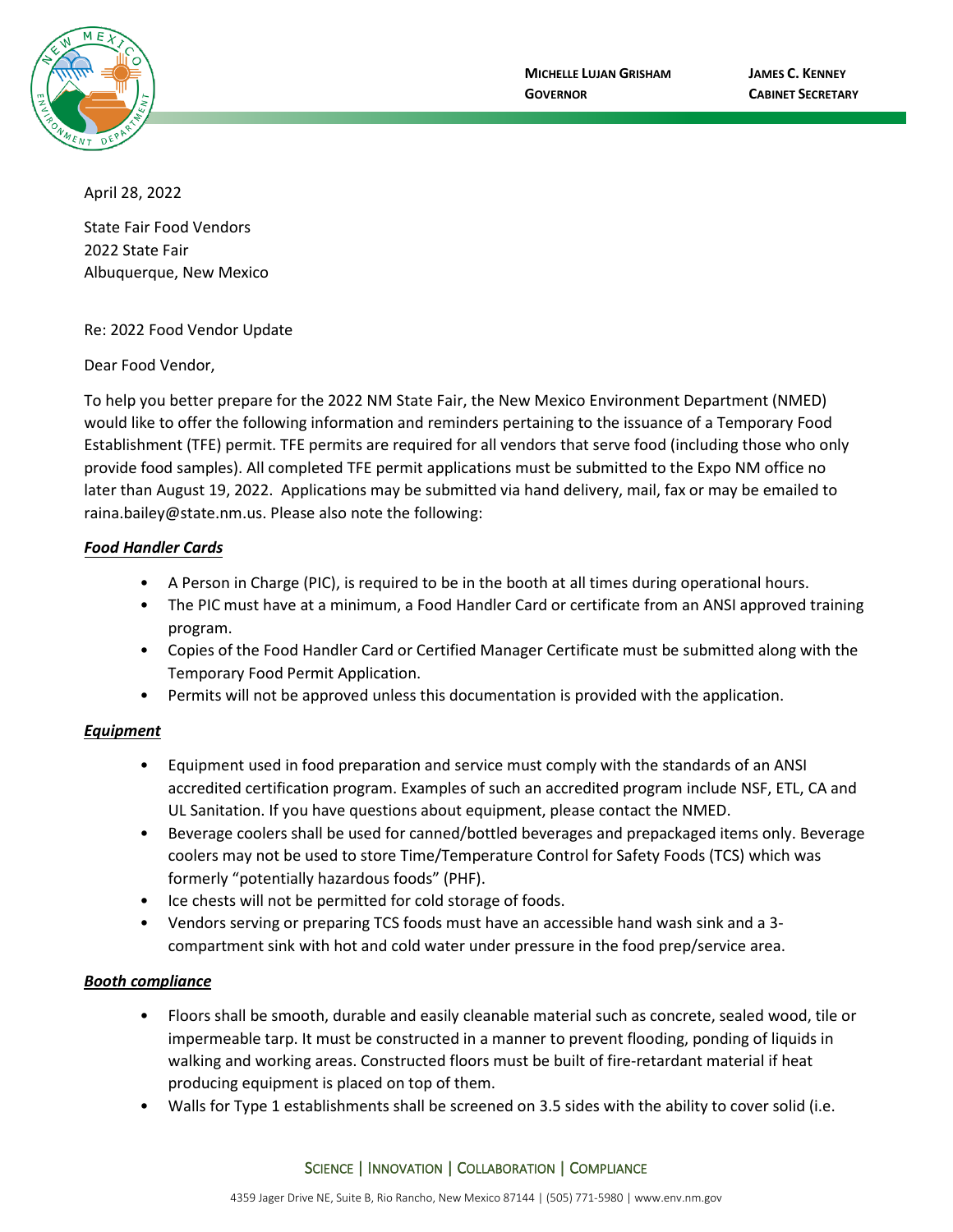tarps). Type 2 and 3 establishments with an approved service window shall completely enclose the establishment with constructed solid walls or screening from ground to ceiling with the ability to cover solid (i.e. tarps).

- High velocity fans may be used in lieu of screening at service windows or in front of the booth to prevent insect access to the food prep areas. Fans *may not* be used to replace screening on the other three (3) sides. **Use of fans must receive prior written approval from the NMED.**
- **If, during inspections, it is determined that the fans are not effectively preventing insects from entering the booth, the operator may be required to shut down and completely screen the booth and utilize serving windows that can be closed when not in use.**

### *Training*

Owners/managers and any other individuals who will serve as PICs must attend a food safety training class. Two identical classes will be held on the following dates:

#### **Wednesday, August 31st, 2022 from 6-8 p.m., and**

#### **Wednesday, September 7th, 2022 from 3-5 p.m.**

Both trainings will be held in the African American Performing Arts Auditorium. Each owner/manager/PIC is only required to attend one of the trainings.

If you have any questions regarding this matter please contact the NMED District 1 Food Specialist, Hiromi Martinez, at (505)771-5977 or via e-mail hiromi.martinez@state.nm.us.

### **Person in Charge Facts**

Each food establishment is required to have one **Person in Charge (PIC)** present during all hours of operation. The Person in Charge is an employee that has the responsibility to oversee operations of a food establishment and its employees.

#### *The Person in Charge is responsible to ensure that:*

- Food operations are not conducted in a private home or in sleeping quarters
- Unnecessary persons are not allowed in food preparation areas
- Visitors comply with regulations (example: delivery drivers and maintenance personnel)
- Employees are properly washing hands
- Food received is from approved source and unadulterated (during operating and non-operating hours)
- Food is properly cooked
- Food is properly cooled
- Food held hot and cold at proper temperatures and monitored
- Consumer advisory is posted
- Dishes and utensils are properly sanitized
- Only clean tableware is used
- Cross-contamination is prevented
- Employees understand food allergens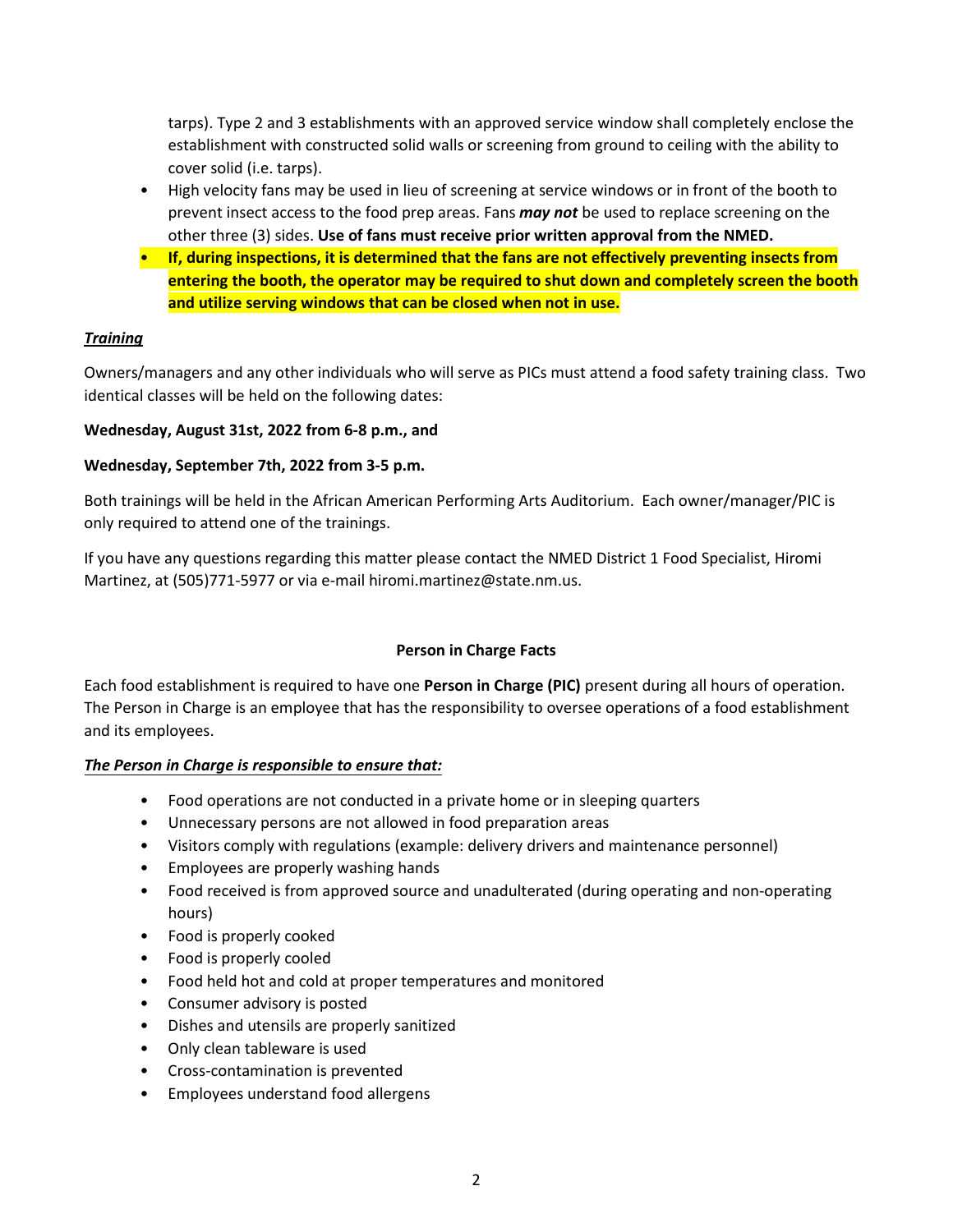- Employees report foodborne illnesses
- Food safety procedures are written and followed, if required

#### *A Person in Charge must have knowledge of food safety relating to their food operations by:*

- Describing foodborne illness, foodborne illness symptoms and personal hygiene
- Explaining duties of the Person in Charge
- Explaining time/temperature control for safety of food
- Explaining hazards of raw or undercooked meats
- Stating temperatures for cooking, cold holding, hot holding, cooling and reheating
- Describing cross contamination, bare hand contact, handwashing, food allergens and symptoms
- Explaining the link between food safety and facility equipment
- Explaining cleaning and sanitizing
- Identifying water sources, toxic materials and contamination protection
- Identifying critical control points and HACCP components
- Explaining duties of employees and the regulatory authority
- Explaining illness exclusion, restriction and reporting requirements
- Must have a valid Food Handler Card or Certified Food Protection Manager certificate.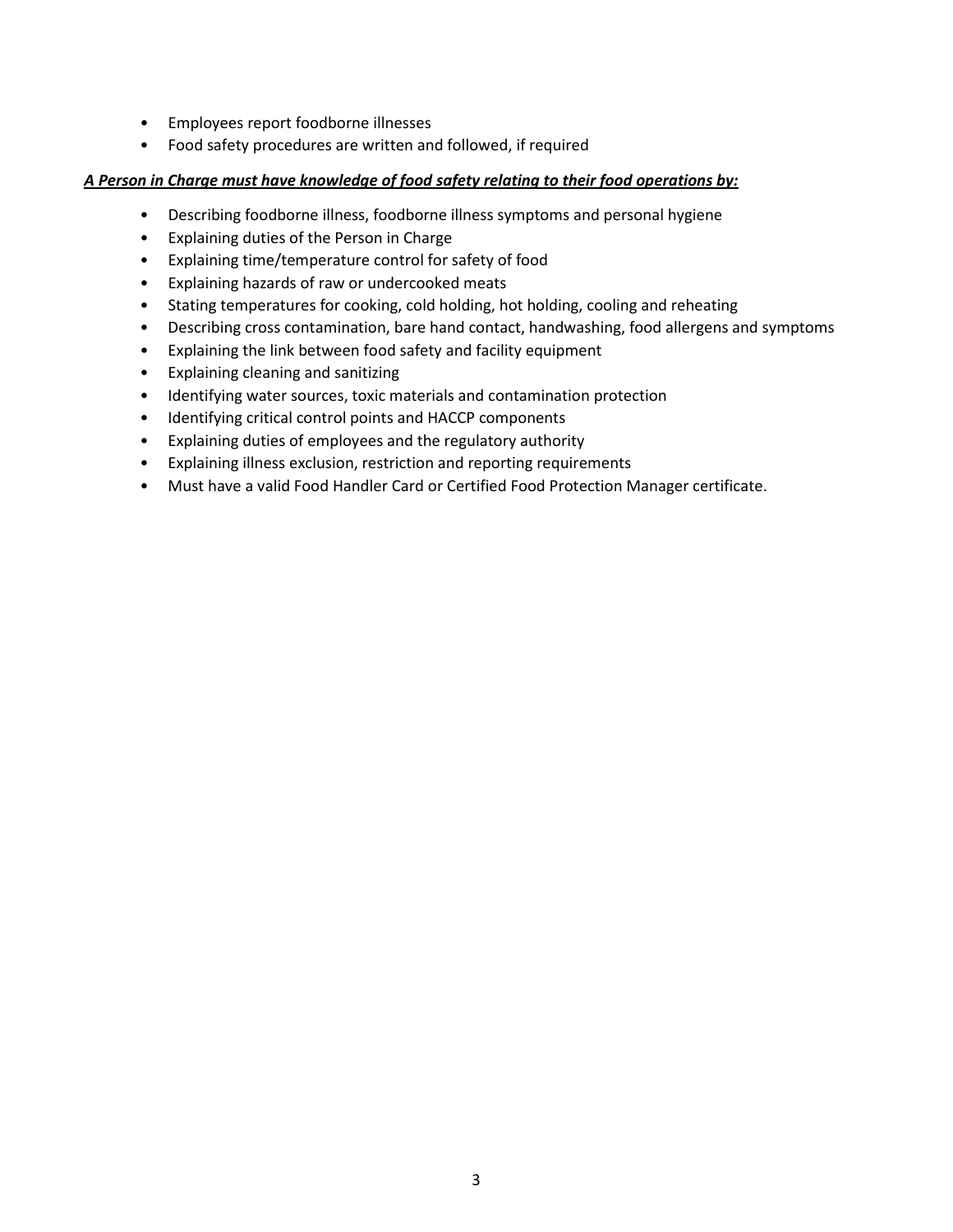

Application Date: \_\_\_\_\_\_\_\_\_\_\_\_\_\_\_\_\_\_\_

| <b>Section 1 - Operator Information</b>                              |       |        |      |  |  |  |
|----------------------------------------------------------------------|-------|--------|------|--|--|--|
| Name of owner/operator:                                              |       |        |      |  |  |  |
| Phone:                                                               | Cell: |        |      |  |  |  |
| Mailing address:                                                     | City: | State: | Zip: |  |  |  |
| Email:                                                               |       |        |      |  |  |  |
| Name of on-site person-in-charge:<br>Phone:                          |       |        |      |  |  |  |
| (Provide copy of food handler card or certified manager certificate) |       |        |      |  |  |  |

| <b>Section 2 - Temporary Food Event Information</b> |                 |                   |                                                                             |            |      |             |
|-----------------------------------------------------|-----------------|-------------------|-----------------------------------------------------------------------------|------------|------|-------------|
| Name of booth:                                      |                 | Address/Location: |                                                                             |            |      |             |
| Name of event:                                      |                 | City:             |                                                                             | State:     | Zip: |             |
| Date(s) of event                                    |                 | Time(s) of event  |                                                                             |            |      |             |
| Start date:                                         | End date:       | Set-up time:      |                                                                             | Open time: |      | Close time: |
| Event organizer:                                    |                 | Organizer phone:  |                                                                             |            |      |             |
| Event location                                      |                 | Facility type     |                                                                             |            |      |             |
| Indoor event <sup>[]</sup>                          | Outdoor event □ |                   | Booth $\Box$   Permanent building $\Box$   Mobile $\Box$   Push cart $\Box$ |            |      |             |

**For sections 3-10 (below) please refer to attached Chart 10-1 for TFE requirements**

| Section 3 - Menu |                   |                                                                                                            |  |  |  |
|------------------|-------------------|------------------------------------------------------------------------------------------------------------|--|--|--|
| Menu item        | Place of purchase | Prepared                                                                                                   |  |  |  |
|                  |                   | Prepared on-site at TFE □ Prepared at other location** □<br>Sold commercially prepackaged □                |  |  |  |
|                  |                   | Prepared on-site at TFE $\Box$ Prepared at other location** $\Box$<br>Sold commercially prepackaged $\Box$ |  |  |  |
|                  |                   | Prepared on-site at TFE $\Box$ Prepared at other location** $\Box$<br>Sold commercially prepackaged □      |  |  |  |
|                  |                   | Prepared on-site at TFE $\Box$ Prepared at other location** $\Box$<br>Sold commercially prepackaged □      |  |  |  |
|                  |                   | Prepared on-site at TFE $\Box$ Prepared at other location** $\Box$<br>Sold commercially prepackaged $\Box$ |  |  |  |
|                  |                   | Prepared on-site at TFE □ Prepared at other location** □<br>Sold commercially prepackaged $\square$        |  |  |  |

**(Additional menu items may be attached to this application)**

| ** Food menu item prepared at other locations complete the following |                        |  |  |
|----------------------------------------------------------------------|------------------------|--|--|
| Name of establishment:                                               | Type of establishment: |  |  |
| Permit holder name:                                                  | Establishment phone:   |  |  |
| Permit #:                                                            |                        |  |  |

**(Additional locations for preparation of food items may be attached to this application)**

| Section 4 - Booth Construction |         |                                     |  |  |  |
|--------------------------------|---------|-------------------------------------|--|--|--|
| Overhead covering:             | Floor:  | Walls:                              |  |  |  |
| Example: Canopy                | Asphalt | Screens with ability to cover solid |  |  |  |
|                                |         |                                     |  |  |  |
|                                |         |                                     |  |  |  |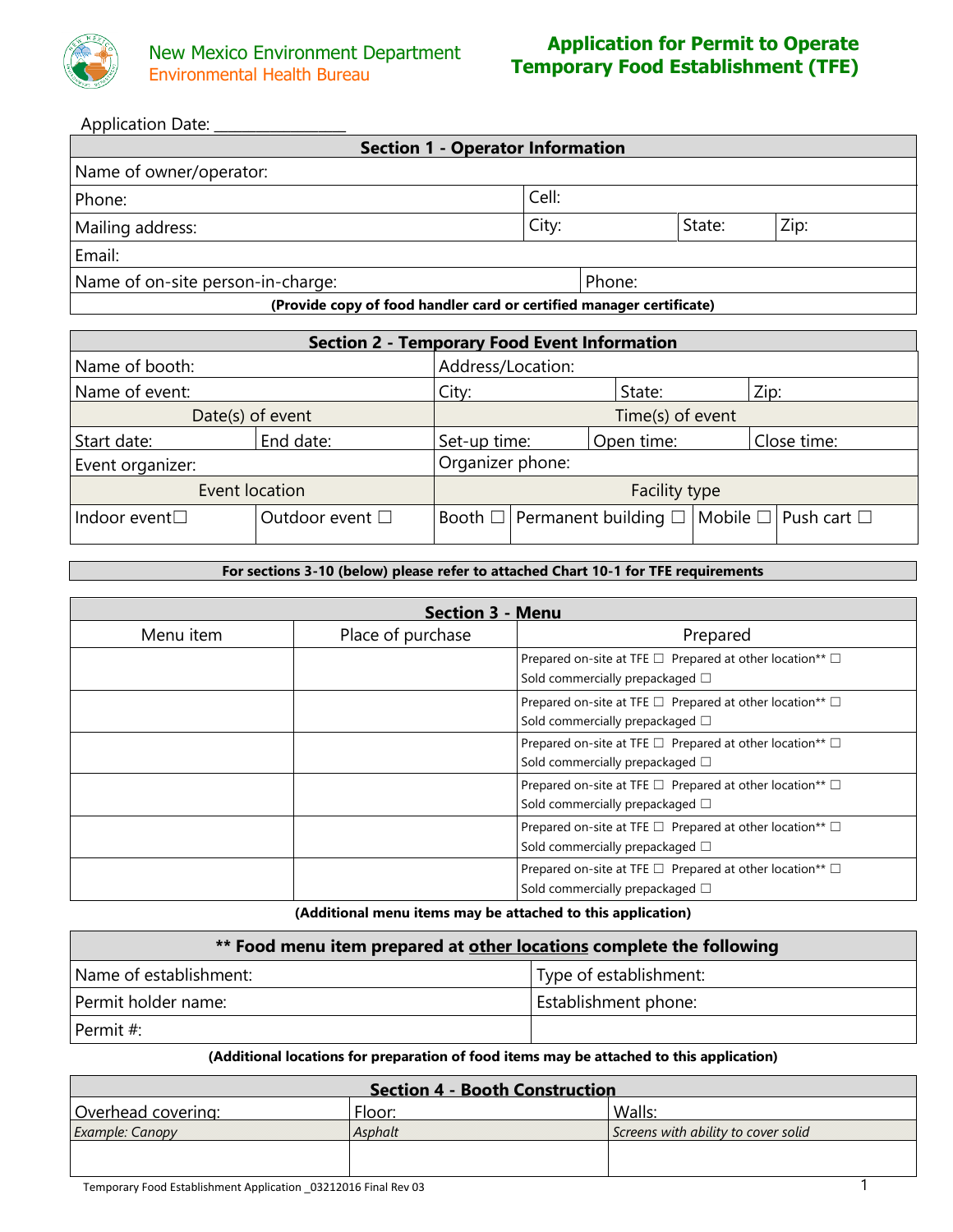

# **Application for Permit to Operate Temporary Food Establishment (TFE)**

| <b>Section 5 - Handwashing Set-up</b>               |                                                                        |                                                  |                        |  |  |  |  |
|-----------------------------------------------------|------------------------------------------------------------------------|--------------------------------------------------|------------------------|--|--|--|--|
|                                                     | (Hand soap, paper towels and trashcan must be provided at all set-ups) |                                                  |                        |  |  |  |  |
| Type of handwashing:                                | How will water be heated:                                              | Bare hand contact eliminated by:                 |                        |  |  |  |  |
| Container with on/off spigot                        | Auxiliary heating source (i.e. burner) $\Box$                          |                                                  | (check all that apply) |  |  |  |  |
| and catch bucket $\Box$                             | Water heater $\square$                                                 | Dispensing units $\square$ Deli tissue $\square$ |                        |  |  |  |  |
| Portable handwashing sink $\square$<br>Other $\Box$ |                                                                        | Utensils $\square$                               | Gloves $\Box$          |  |  |  |  |
|                                                     | Handwashing sink w/ hot & cold<br>Other:                               |                                                  |                        |  |  |  |  |
| running water under pressure $\square$              |                                                                        |                                                  |                        |  |  |  |  |

| <b>Section 6 - Utensil Washing Set-up</b>                                                                                 |                                                                                      |                                                             |          |                                                           |  |
|---------------------------------------------------------------------------------------------------------------------------|--------------------------------------------------------------------------------------|-------------------------------------------------------------|----------|-----------------------------------------------------------|--|
|                                                                                                                           | (Must wash with soap, rinse with water and sanitize all utensils/dishes)             |                                                             |          |                                                           |  |
| Method of utensil washing:                                                                                                | How will water be heated:                                                            | Type of sanitizer:                                          |          |                                                           |  |
| 3 Basins (i.e. bus tub) $\Box$<br>3 Compartment sink $\square$<br>3 Compartment sink w/ hot<br>& cold running water under | Auxiliary heating source (i.e. burner) $\square$<br>Water heater $\square$<br>Other: | Chlorine (bleach)<br>Quaternary ammonia $\square$<br>lodine | (select) | (Concentration)<br><b>PPM</b><br><b>PPM</b><br><b>PPM</b> |  |
| pressure $\square$                                                                                                        |                                                                                      | (Appropriate test-strips required)                          |          |                                                           |  |

| <b>Section 7 - Utility Supply and Disposal</b> |                                                |              |                     |  |  |
|------------------------------------------------|------------------------------------------------|--------------|---------------------|--|--|
| Water source                                   | Waste water disposal                           | Power Supply | Trash disposal      |  |  |
| Example: City water                            | Wastewater containers provided by<br>organizer | Generator    | Dumpsters available |  |  |
|                                                |                                                |              |                     |  |  |

| <b>Section 8 - Equipment</b>                                                              |                                   |                                             |  |  |  |
|-------------------------------------------------------------------------------------------|-----------------------------------|---------------------------------------------|--|--|--|
|                                                                                           | (Use additional sheets if needed) |                                             |  |  |  |
| Use:                                                                                      | Type:                             | Certification: (examples include: NSF, ETL) |  |  |  |
| Transportation to event<br>hot/cold foods<br>(Example: Insulated container, cooler, etc.) |                                   |                                             |  |  |  |
| Cold holding<br>(Example: Refrigeration, prep table, etc.)                                |                                   |                                             |  |  |  |
| Hot holding<br>(Example: Steam table, grill etc.)                                         |                                   |                                             |  |  |  |
| Cooking/Re-heating<br>(Example: Grill, stove, burners etc.)                               |                                   |                                             |  |  |  |
| Food thermometers<br>(Example: Metal Stem 0-220 <sup>°</sup> F)                           |                                   |                                             |  |  |  |
| Other                                                                                     |                                   |                                             |  |  |  |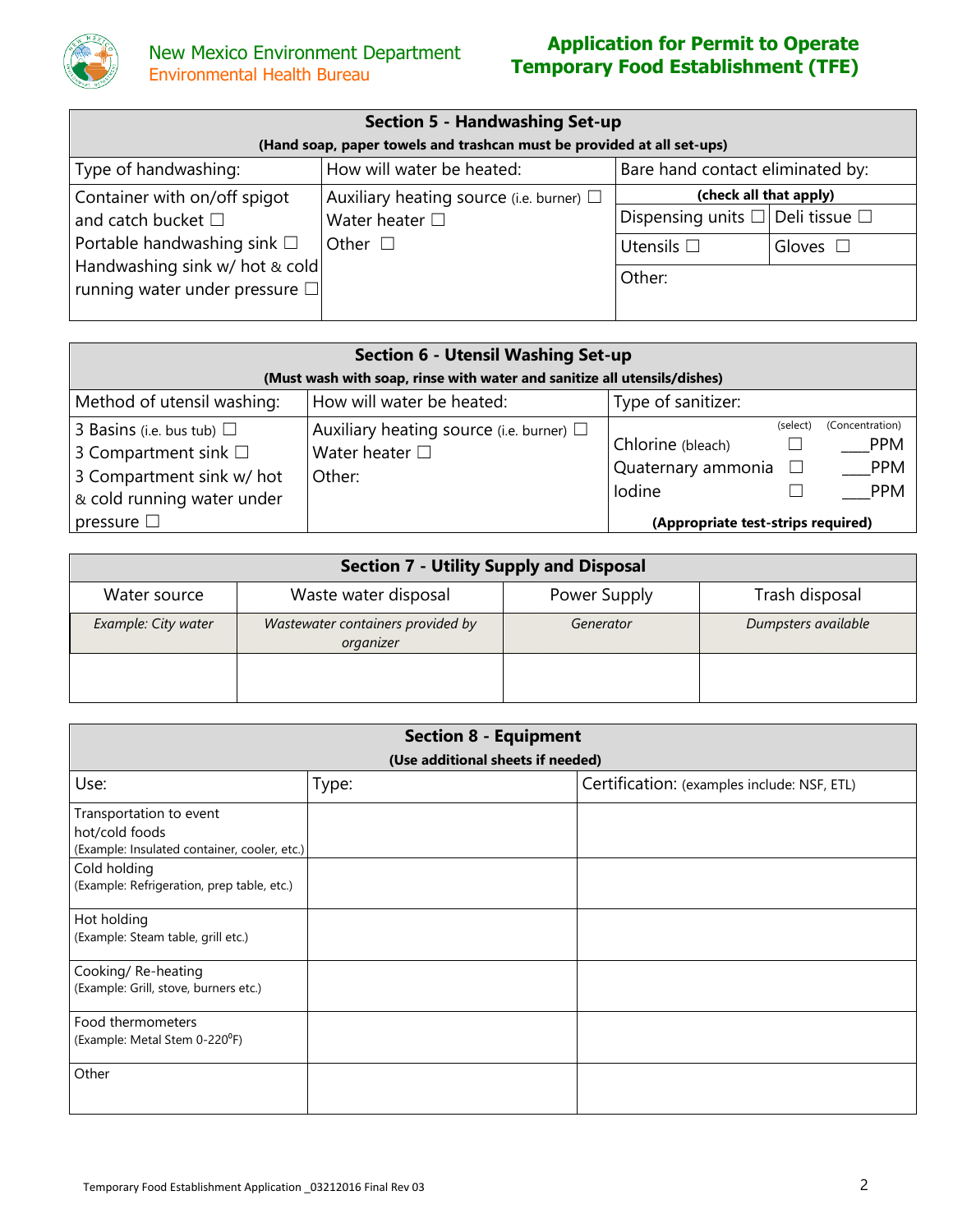

# **Application for Permit to Operate Temporary Food Establishment (TFE)**

| <b>Section 9 - Food Preparation</b><br>(Use additional sheets if needed) |                                   |                                     |                                  |                                                             |                                                                                                 |                                                                       |
|--------------------------------------------------------------------------|-----------------------------------|-------------------------------------|----------------------------------|-------------------------------------------------------------|-------------------------------------------------------------------------------------------------|-----------------------------------------------------------------------|
| Food                                                                     | <b>Thaw</b>                       | Cut/Wash                            | <b>Cold Holding</b>              | Cook<br>How?                                                | <b>Hot Holding</b>                                                                              | <b>Reheating</b>                                                      |
| (List all menu items)                                                    | How?<br><b>Where?</b>             | <b>Assemble</b><br><b>Where?</b>    | How?<br><b>Where?</b>            | <b>Where?</b>                                               | How?<br><b>Where?</b>                                                                           | How?                                                                  |
| EXAMPLE:<br>Hamburgers                                                   | No thawing,<br>cooked from frozen | None, using<br>preformed<br>patties | In cooler with ice<br>below 41°F | Patties are cooked<br>on covered grill to<br>$165^{\circ}F$ | <b>Burgers</b> are<br>placed in beef<br>broth and held<br>on covered grill<br>at $135^{\circ}F$ | <b>Burgers that fall</b><br>below 135°F reheated<br>on grill to 165°F |
|                                                                          |                                   |                                     |                                  |                                                             |                                                                                                 |                                                                       |
|                                                                          |                                   |                                     |                                  |                                                             |                                                                                                 |                                                                       |
|                                                                          |                                   |                                     |                                  |                                                             |                                                                                                 |                                                                       |
|                                                                          |                                   |                                     |                                  |                                                             |                                                                                                 |                                                                       |
|                                                                          |                                   |                                     |                                  |                                                             |                                                                                                 |                                                                       |
|                                                                          |                                   |                                     |                                  |                                                             |                                                                                                 |                                                                       |
|                                                                          |                                   |                                     |                                  |                                                             |                                                                                                 |                                                                       |
|                                                                          |                                   |                                     |                                  |                                                             |                                                                                                 |                                                                       |
|                                                                          |                                   |                                     |                                  |                                                             |                                                                                                 |                                                                       |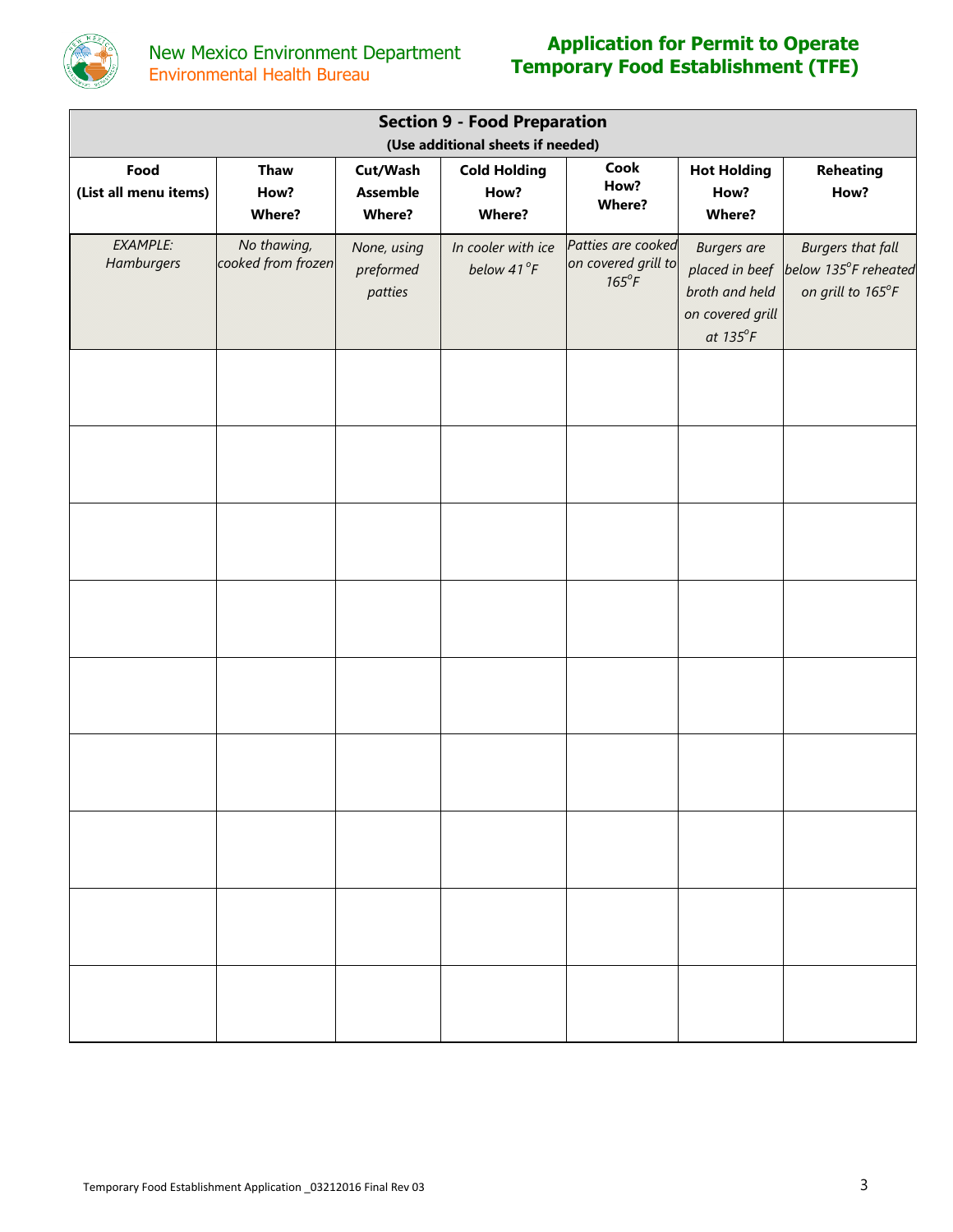

## **Application for Permit to Operate Temporary Food Establishment (TFE)**

## **Section 10 - TFE Floor Plan**

In the following space, provide a drawing of the TFE. Identify and describe all equipment including cooking and hot/cold holding equipment, handwashing facilities, worktables, dishwashing facilities, food and utensil storage, garbage containers, and customer service areas.



**STATEMENT:** I hereby certify that the above information is correct, and I fully understand that any deviation from the above without prior permission from the State of New Mexico Environment Department may nullify final approval. I agree to comply with **7.6.2 NMAC -- Food Service And Food Processing Regulations** and allow the regulatory authority access to the establishment and records.

Applicant or responsible representative(s) Signature/Title **Date** Date

Applicant or responsible representative(s) Signature/Title date

| <b>NMED</b> use only                |                                                    |                                           |  |  |  |  |
|-------------------------------------|----------------------------------------------------|-------------------------------------------|--|--|--|--|
| Approved $\square$                  | TFE category:                                      | Date:                                     |  |  |  |  |
| Approved with conditions* $\square$ | Type $1 \square$ Type $2 \square$ Type $3 \square$ | Permit #:                                 |  |  |  |  |
| Denied** $\square$                  |                                                    | Permit fee required: Yes $\Box$ No $\Box$ |  |  |  |  |
|                                     |                                                    | Permit fee received: Yes □ No □           |  |  |  |  |
| Signature/Title:                    |                                                    | Date:                                     |  |  |  |  |
|                                     |                                                    |                                           |  |  |  |  |
| *Conditions of approval:            |                                                    |                                           |  |  |  |  |
| **Reasons for denial:               |                                                    |                                           |  |  |  |  |